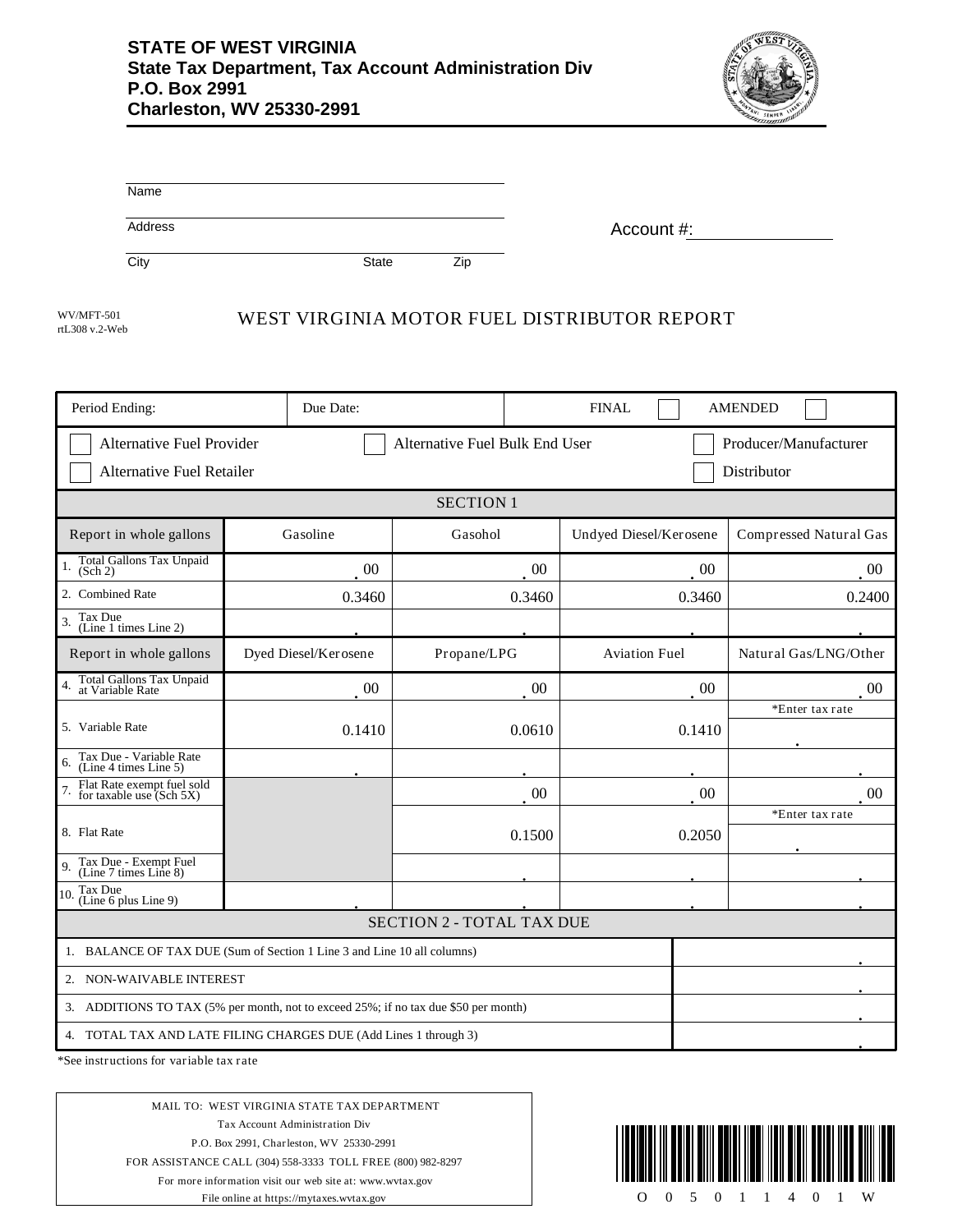# Filing Information

#### OVERVIEW:

- PROVIDE ALL INFORMATION REQUESTED ON THIS REPORT.
- Your report must be postmarked by the Last Day of the month following the report month.
- ATTACH ALL REQUIRED SCHEDULES.
- EXCEPTION: Alternative fuel providers are NOT required to file schedules.

#### REQUIRED SCHEDULES Schedule 1 - Schedule of Tax-Paid Receipts Schedule 5 - Schedule of Tax Collected Disbursements Schedule 2 - Schedule of Untaxed Receipts Schedule 5X - Schedule of motor fuel exempt from flat rate sold for use on highway

# Instructions for Completing Section 1 Lines 1 through 10

|                      | Line 1 For each product type, enter the number of gallons received Tax Unpaid.<br>NOTE - You must file a Distributor Schedule of Tax-Unpaid Receipts Schedule 2.                                                                                                                                                                                            |
|----------------------|-------------------------------------------------------------------------------------------------------------------------------------------------------------------------------------------------------------------------------------------------------------------------------------------------------------------------------------------------------------|
|                      | Line 2 Combined Rate                                                                                                                                                                                                                                                                                                                                        |
|                      | Line 3 Tax Due; enter the result of the following: Multiply Lines 1 and 2.                                                                                                                                                                                                                                                                                  |
|                      | Line 4 For each product type, enter the number of gallons received or produced Tax Unpaid, subject to the variable rate.<br>NOTE - You must file a Schedule of Tax-Unpaid Receipts Schedule 2.                                                                                                                                                              |
| Line 5 Variable Rate |                                                                                                                                                                                                                                                                                                                                                             |
|                      | Line 6 For each product type, enter the result of the following: Multiply Lines 4 and 5                                                                                                                                                                                                                                                                     |
|                      | Line 7 Enter invoiced gallons of fuel exempt from the flat rate used for taxable purpose (on-highway).<br>NOTE - You must file a Schedule of On-Highway Exempt Fuel Disbursements (Schedule 5X) for motor fuel exempt<br>from the flat rate tax and used on highway. Total invoiced gallons from Schedule 5X must match Line 7 on the front of this report. |
| Line 8 Flat Rate     |                                                                                                                                                                                                                                                                                                                                                             |
|                      | Line 9 Fuel exempt from flat rate sold for taxable use tax due; enter the result of the following, Line 7 multiplied by<br>Flat Rate on Line 8.                                                                                                                                                                                                             |

Line 10 Tax Due; enter the result of the following: Add Lines 6 and 9.

### Instructions for Completing Section 2 Lines 1 through 4

- Line 1 **Balance of Tax Due.** Sum of Section 1 Line 3 and Line 10 all columns.
- Line 2 \_\_\_\_\_\_\_\_\_\_\_\_\_\_\_ Non-Waivable Interest
- Line 3 In addition to interest, a penalty of 5% per month (not to exceed 25%) is imposed if the return is late. Multiply Line 1 by 0.05 by the number of months late. If no tax is due, a late filing penalty of \$50 per month for each month or part of a month after the due date must be remitted.
- Line 4 Total Tax and Late Filing Charges Due. Add Lines 1 through 3.

| Sign Your Return                                                                                                                                                                                |                                    |                  |        |
|-------------------------------------------------------------------------------------------------------------------------------------------------------------------------------------------------|------------------------------------|------------------|--------|
| Under penalties of perjury, I declare that I have examined this return (including accompanying schedules and statements) and to the best of my knowledge<br>and belief it is true and complete. |                                    |                  |        |
| (Signature of Taxpayer)                                                                                                                                                                         | (Name of Taxpayer - Type or Print) | (Title)          | (Date) |
| (Person to Contact Concerning this Return)                                                                                                                                                      | (Telephone Number)                 | (E-mail Address) |        |
| (Signature of preparer other than taxpayer)                                                                                                                                                     | (Address)                          |                  | (Date) |